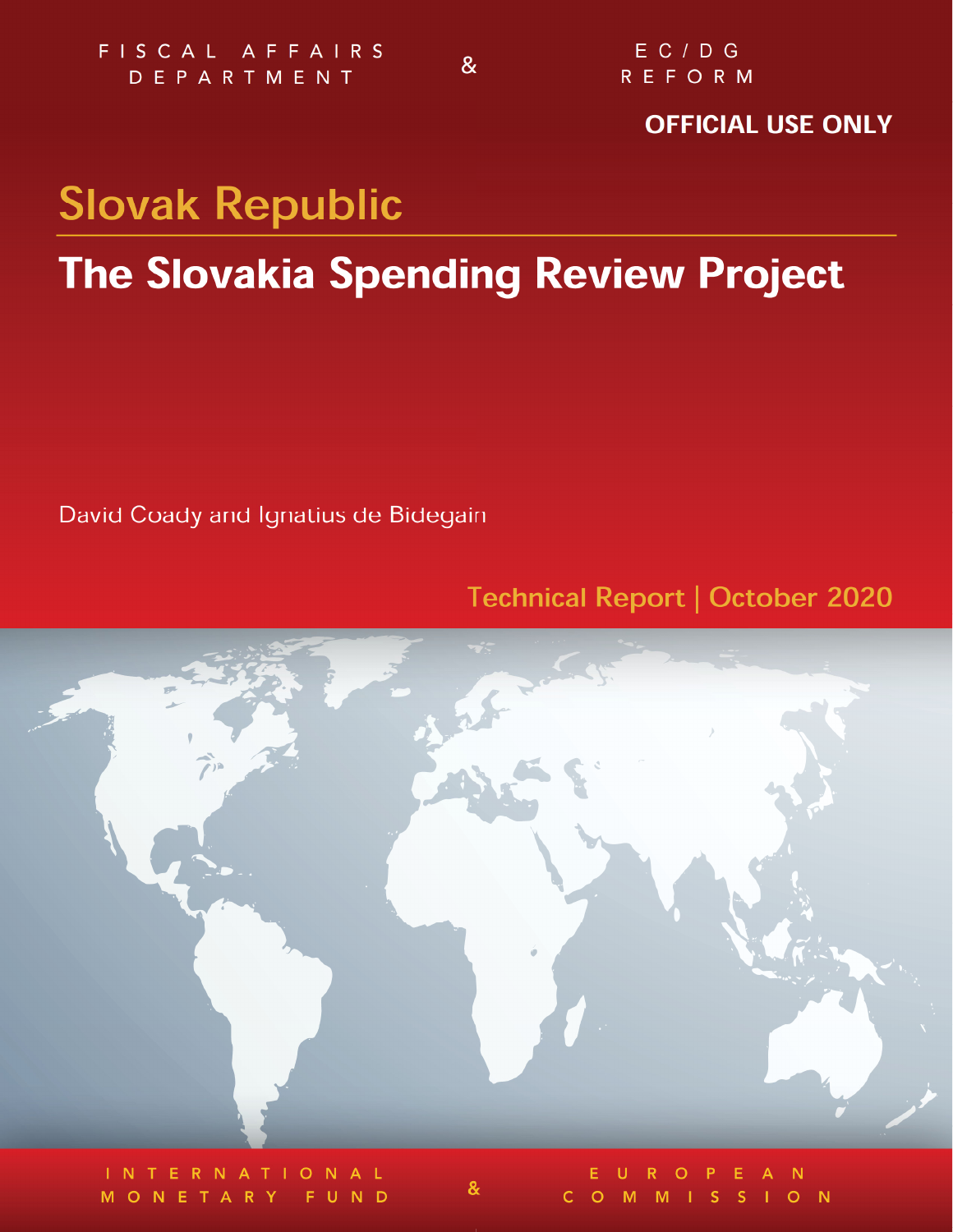## EC/DG REFORM

## **Slovak Republic The Slovak Spending Review Project: Achievements and Challenges**

David Coady and Ignatius de Bidegain





European Commission

**Technical Report** 

**October 2020**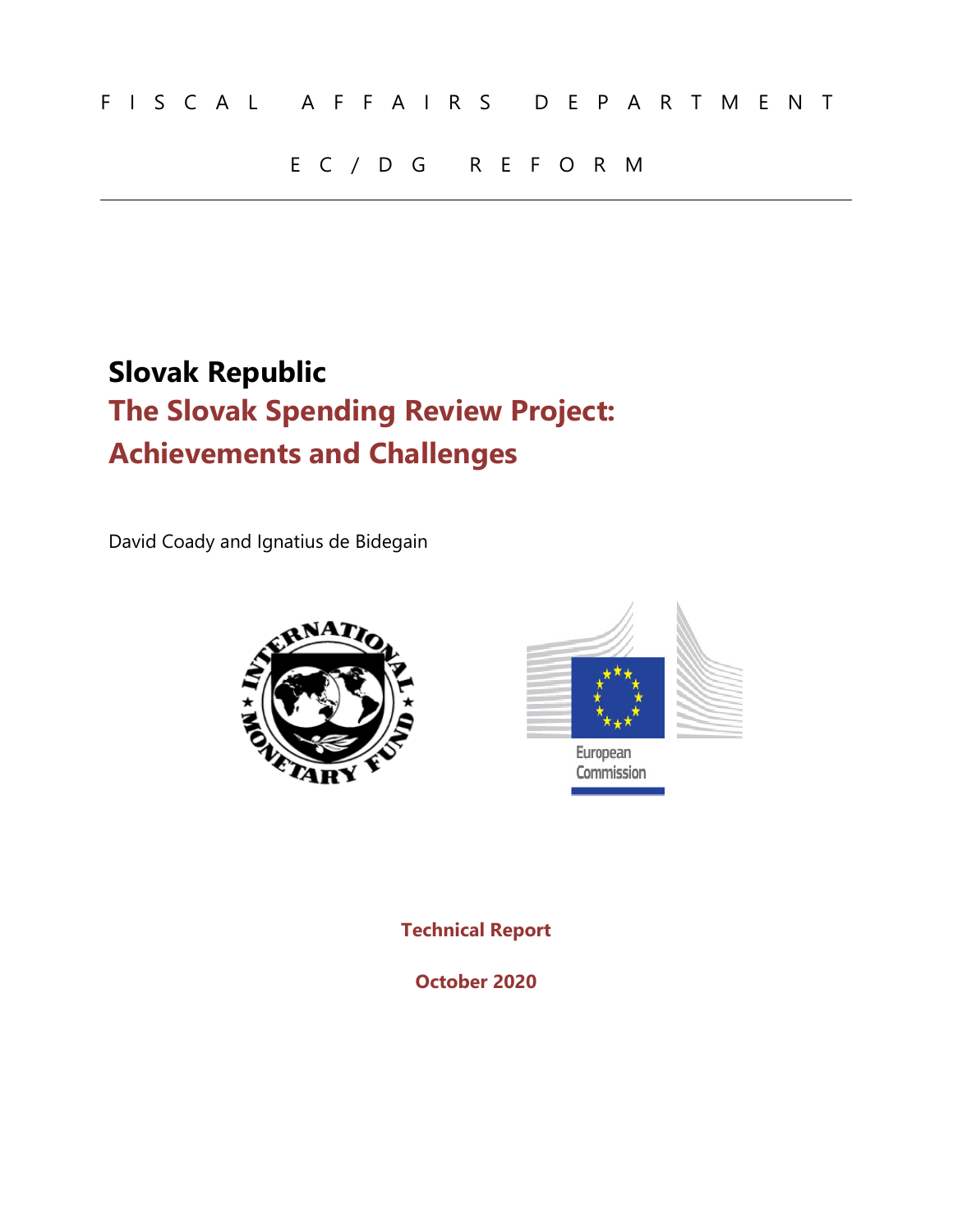The contents of this report constitute technical advice provided by the staff of the International Monetary Fund (IMF) to the authorities of Slovak Republic (the "TA recipient") in response to their request for technical assistance. This report (in whole or in part) or summaries thereof may be disclosed by the IMF to IMF Executive Directors and members of their staff, as well as to other agencies or instrumentalities of the TA recipient, and upon their request, to World Bank staff and other technical assistance providers and donors with legitimate interest, unless the TA recipient specifically objects to such disclosure (see Operational Guidelines for the Dissemination of Technical Assistance Information—

http://www.imf.org/external/np/pp/eng/2013/061013.pdf).

Publication and disclosure of this report (in whole or in part) or summaries thereof to parties outside the IMF other than agencies or instrumentalities of the TA recipient, World Bank staff, other technical assistance providers and donors with legitimate interest shall require the explicit consent of the TA recipient and the IMF's Fiscal Affairs Department.

 **The technical assistance was financed by the European Union's structural funds and EC/DG Reform.**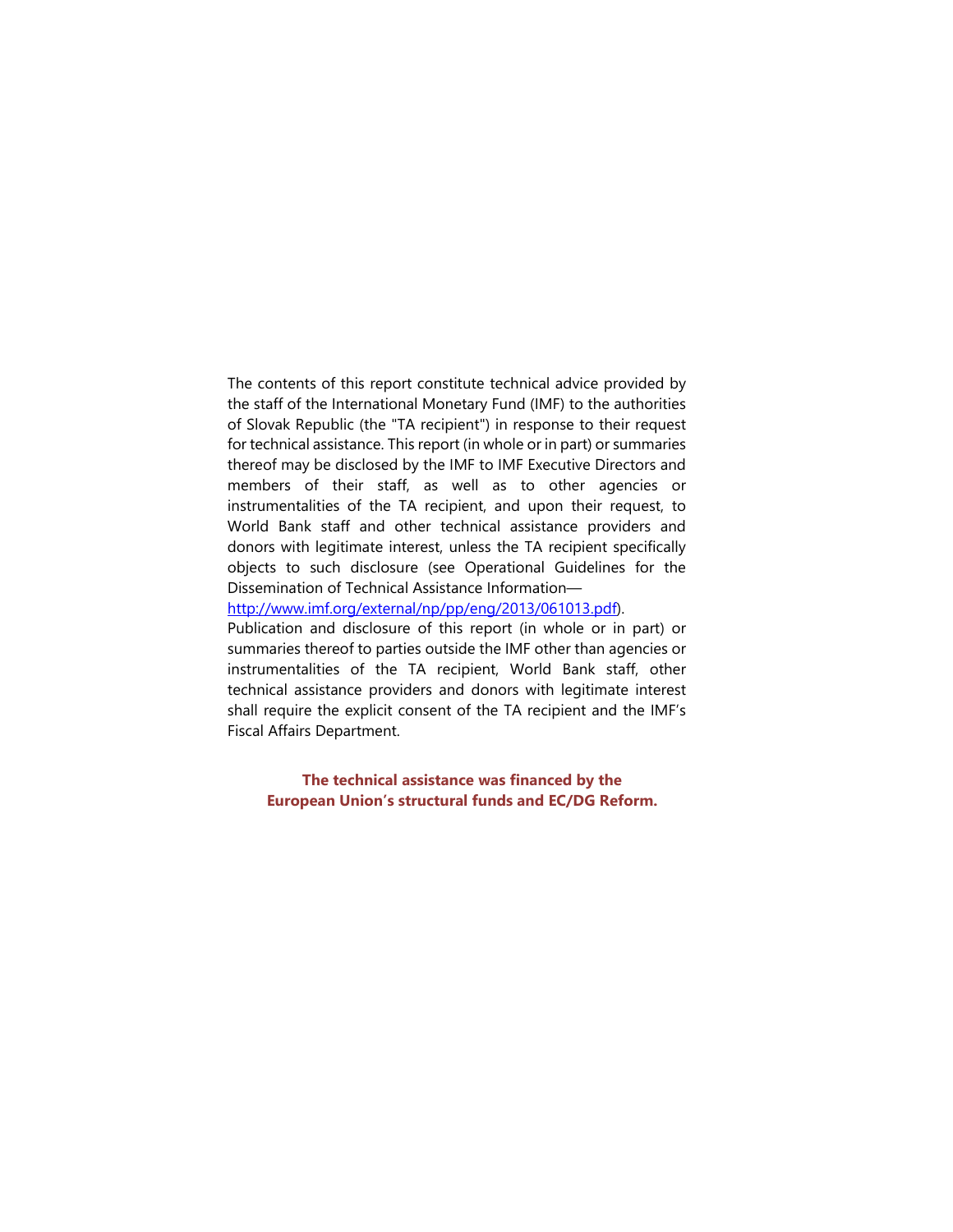## **CONTENTS**

| <b>FIGURE</b><br>1. An Institutional Structure for Effective SRs 1999 12 12                       |     |
|---------------------------------------------------------------------------------------------------|-----|
| <b>TABLE</b><br>1. Diagnosis of PFM Support for the SR Process __________________________________ | -13 |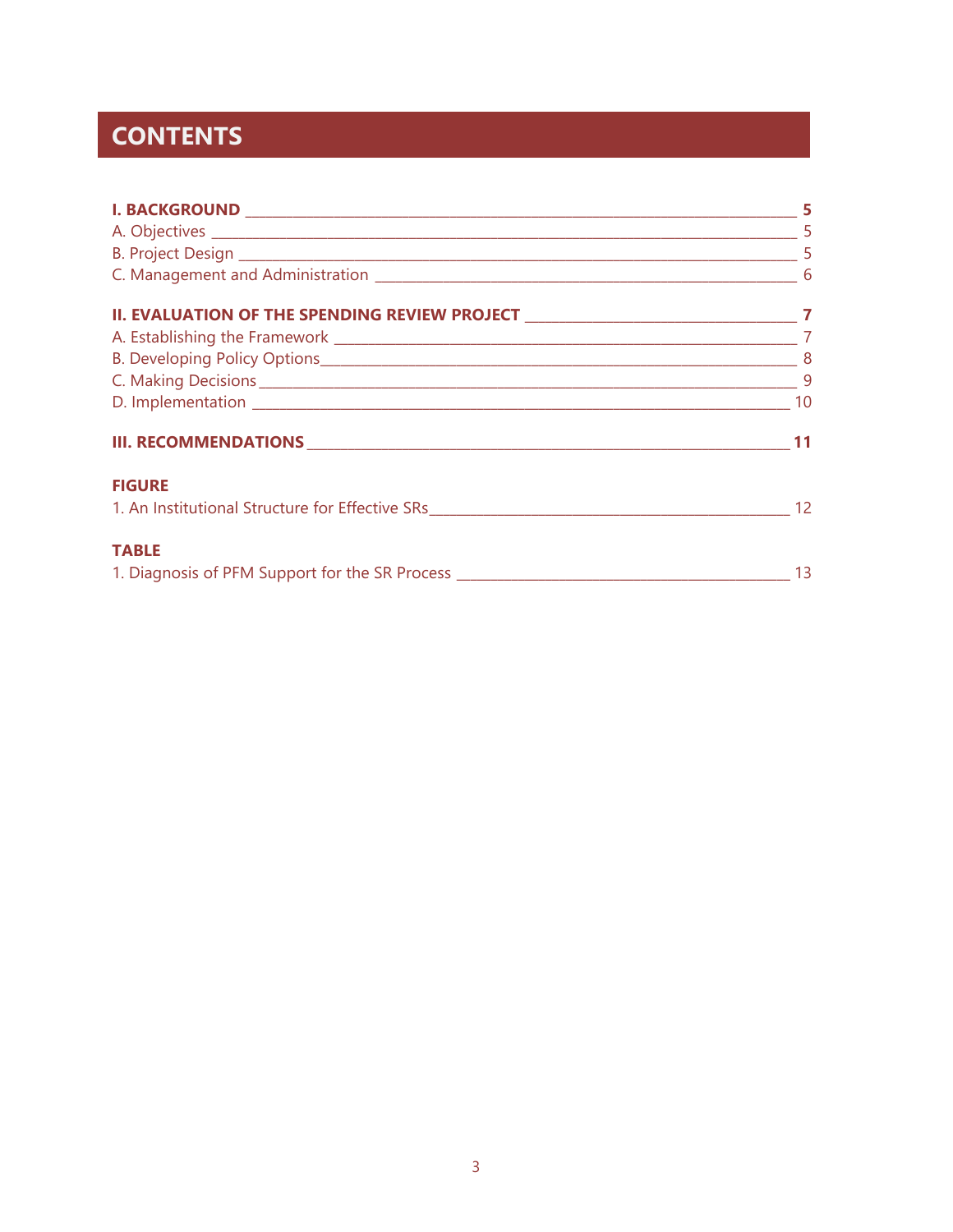## **I. BACKGROUND**

## **A. Objectives**

**1. The Spending Review Project (SRP) began in 2015 and matured over four years with support from the EU and the IMF.** Following a request from the Ministry of Finance (MOF), the Fiscal Affairs Department of the IMF provided a series of technical assistance (TA) workshops to support the government's goal to establish a spending review framework and conduct a comprehensive spending review. The technical assistance was financed by the European Union's structural funds and EC/DG Reform.

**2. The SRP was anchored in the twin objectives of restoring fiscal sustainability and enhancing spending efficiency.** Fiscal consolidation was an important driver, as the government had set a target to return general government finances to balance by 2020 and saw the SRP as an instrument to achieve this objective. This would be supported by a search for greater technical efficiency through measures designed to increase the "value for money" from existing spending allocations. Furthermore, the reviews were also expected to improve allocative efficiency, seeking to reprioritize spending within and between ministries towards projects that would provide better value for money.

**3. Developing the institutional architecture required to conduct successful spending reviews (SRs) was also a key part of the SRP.** In addition to developing experience in the management of SRs, the project would have to build the infrastructure needed to conduct the SRs. This required strengthening analytical capacity both in the MOF and in the sectors earmarked for SRs, and it would also require building the institutional mechanisms that would frame and sustain the spending review process.

## **B. Project Design**

**4. The chosen form for the SRP was a series of rolling sectoral or thematic spending reviews, where each iteration would incorporate the lessons from previous waves.** This allowed for a staggered approach where the institutional framework required to guide successful SRs could be built incrementally and consolidated with each wave. The first stage (in Autumn 2015) was a set of pilot reviews in schools, employment offices and tax offices.

**5. After the early pilots, the first full wave of sectoral SRs was launched in April 2016.**  These SRs were designed so they would conclude in time to inform the 2017 Budget. The sectors identified for this first round of reviews were health, transport and IT, all of which were key to the government's early plans to increase public sector efficiency. The plan envisaged that each round of SRs would cover roughly one quarter of public expenditure, so that most of public spending would be covered over the course of a four-year Parliament.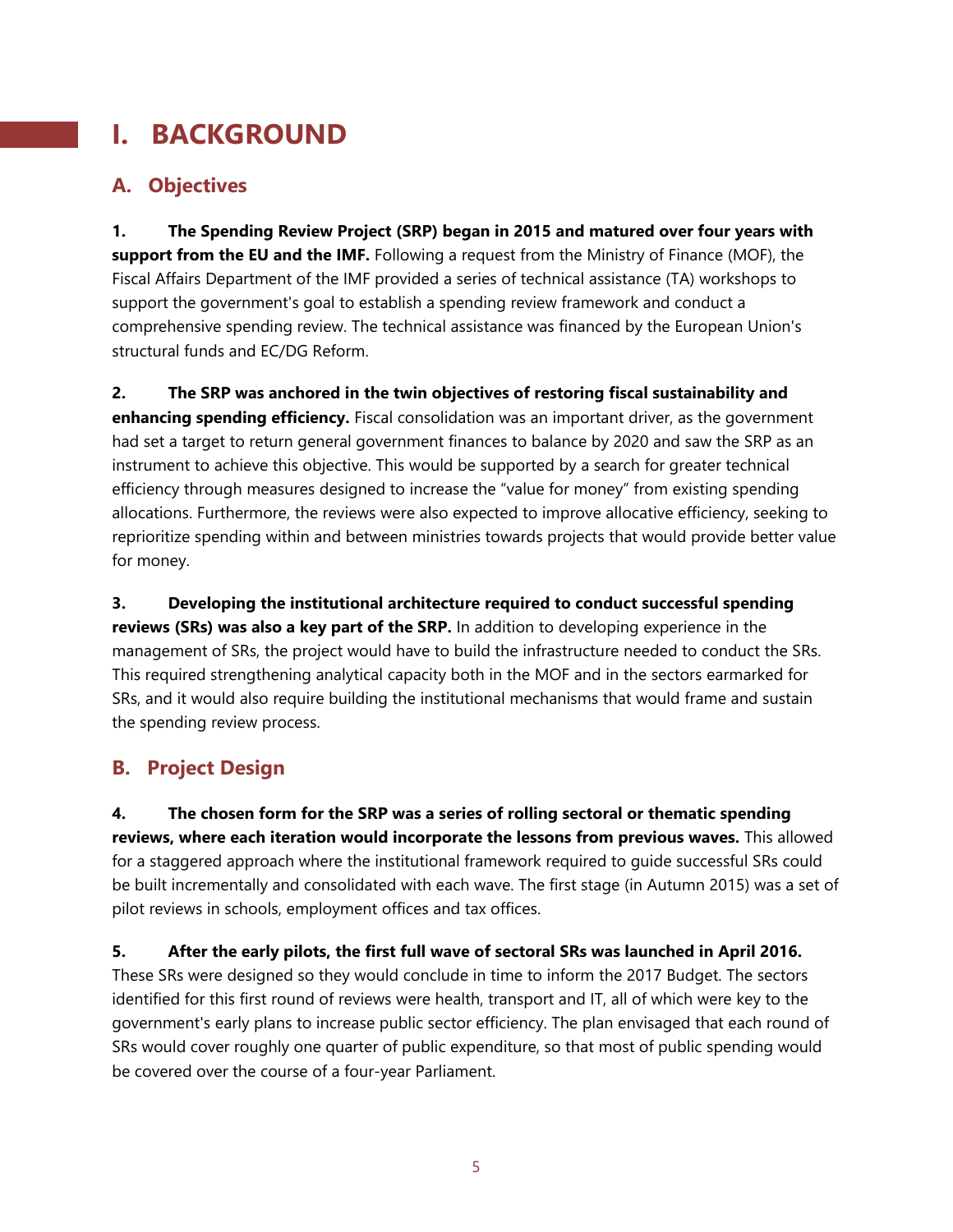### **C. Management and Administration**

#### **6. Three types of key teams were either created or developed as the SRP progressed.**

- i. The Value for Money (VFM) Unit sits in the MOF and leads on analysis and evaluation, in collaboration with counterparts in the Line Ministries selected for review.
- ii. Analytical Teams in Line Ministries were revamped to strengthen their capacity to scrutinize the value for money and efficiency of spending in their respective ministries.
- iii. The Implementation Unit was initially created in the Deputy Prime Minister's Office and was then moved to the Prime Minister's Office. Its role is to spearhead the drive to identify implementable measures, generate political support for the reviews, and keep the momentum on implementation.

**7. New developments in tracking and transparency were fundamental to ensuring public visibility, maintaining momentum and coordinating cross-government work on the SRP.** A dedicated section of the MOF's website became the repository of a series of key documentation underpinning the SRs:

- i. Terms of Reference. Each sectoral review starts with the publication of a concise set of agreed objectives as well as some broad expenditure trends and an overview of the size of different types of spending to provide context for the review.
- ii. SR Reports. As each SR matures, an Interim Report is published setting out expenditure trends and preliminary analysis to identify areas with the greatest potential for efficiency improvement and highlighting important issues which require deeper insights. Once the SR is concluded, a Final Report is published setting out the measures to generate savings and reprioritize expenditure, as well as the analysis that led to those conclusions. The Final Reports also offer a plan for implementation which lists the measures and a timeline for their financial impact.
- iii. Implementation Reports are then published by the Implementation Unit to track and evaluate progress on the full list of measures. This shows the government where extra political initiative may be needed to keep momentum on ongoing reforms.

These initiatives helped cultivate political and public support for the SRP and avoid reform fatigue.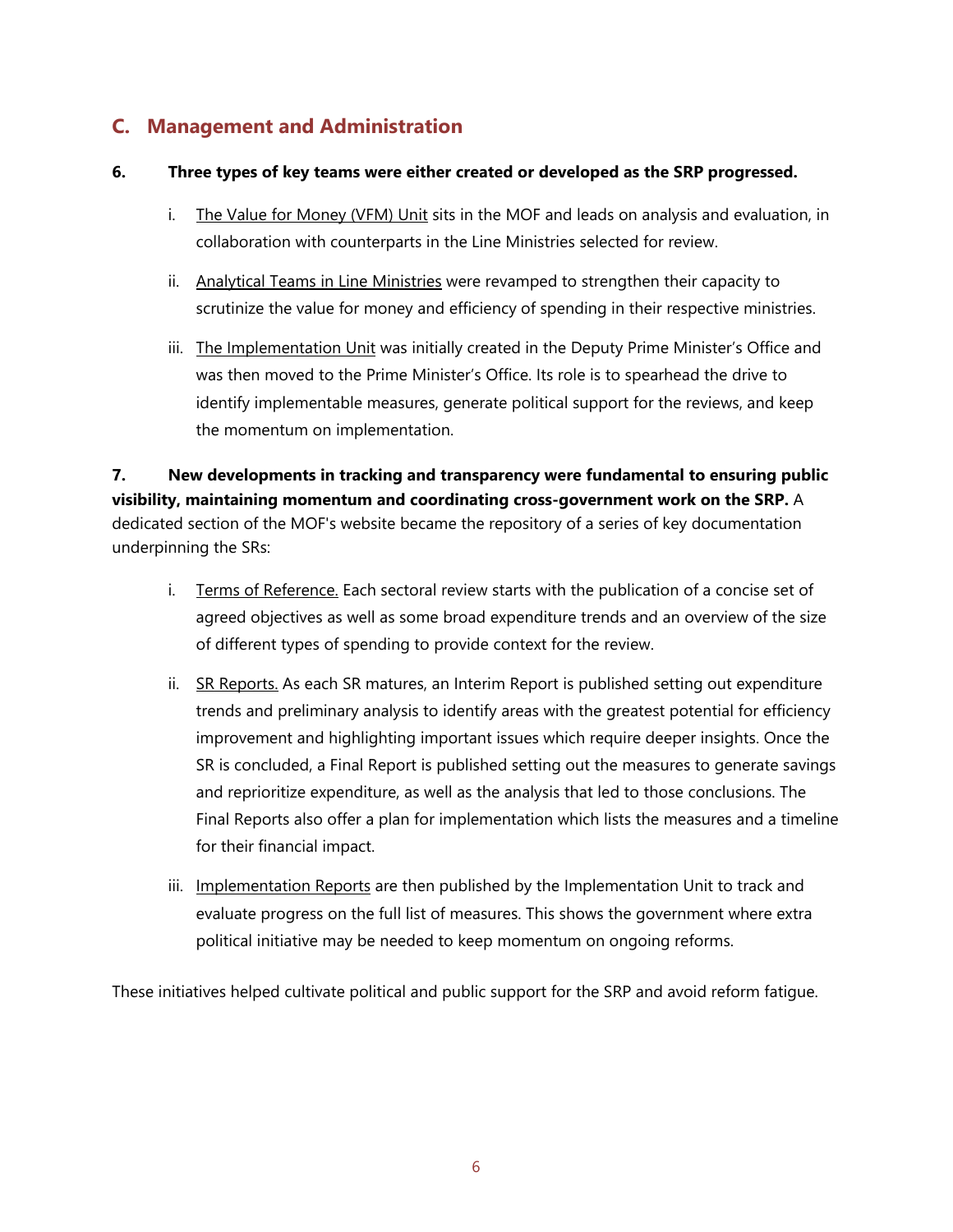## **II. EVALUATION OF THE SPENDING REVIEW PROJECT**

## **8. The success of a spending review depends on careful execution in four distinct stages.**  These stages are: establishing the framework, developing policy options, decision-making, and

implementation. For each one of them, the Slovak SRP has had both achievements and challenges which are described below.

### **A. Establishing the Framework**

#### **Achievements**

**9. A judicious selection strategy for initial activities allowed for a pragmatic start in a controlled environment.** The Autumn 2015 pilot reviewed schools, tax offices and the administration of active labor market policies in employment offices, thus focusing on small operational units which were easy to study and could provide early scalable measures to improve efficiency. By setting a realistic level of ambition for the first steps, the government was able to gain some quick insights and build some early capacity ahead of the first major sectoral reviews.

**10. The analytical and monitoring architecture were greatly enhanced** by the creation and development of new teams (paragraph 6) and the new published documentation (paragraph 7). This gave the government the tools it needed to determine the scope of the reviews and thus ensure that the SRs addressed some key policy priorities for the government.

**11. Senior political buy-in was greatly improved as the SRP progressed.** This commitment culminated in the reform of the Budget Law after three rounds of spending reviews in 2019, which institutionalized the 4-year cycle of rolling spending reviews and committed future governments to continue the process. Sufficiently strong political buy-in has provided the stability needed for many of the SRs to confidently explore long-term VFM structural changes.

#### **Challenges**

#### **12. Senior ministerial buy-in did not often extend beyond broad high-level support.**

Though there was broad support for the launching of the SRP, and for the general goal of increasing efficiency, this was not always translated into actionable political goals for ministers in charge of spending ministries. A well-designed steering committee should bring together the Minister of Finance and relevant Line Ministers to provide strategic guidance, resolve disputes and approve final proposals and reports, thus fostering collective ownership of the contributions that each ministry should make to advance the common SR agenda (paragraph 30).

#### **13. The Terms of Reference (ToRs) could be strengthened to sharpen the focus of the**

**reviews.** The broad TORs allowed an unconstrained search for opportunities to reduce and reallocate spending. Whilst this enhanced the creativity of the process, the TORs did not typically provide specific saving targets or quantitative anchors to guide the outcomes of each SR, which had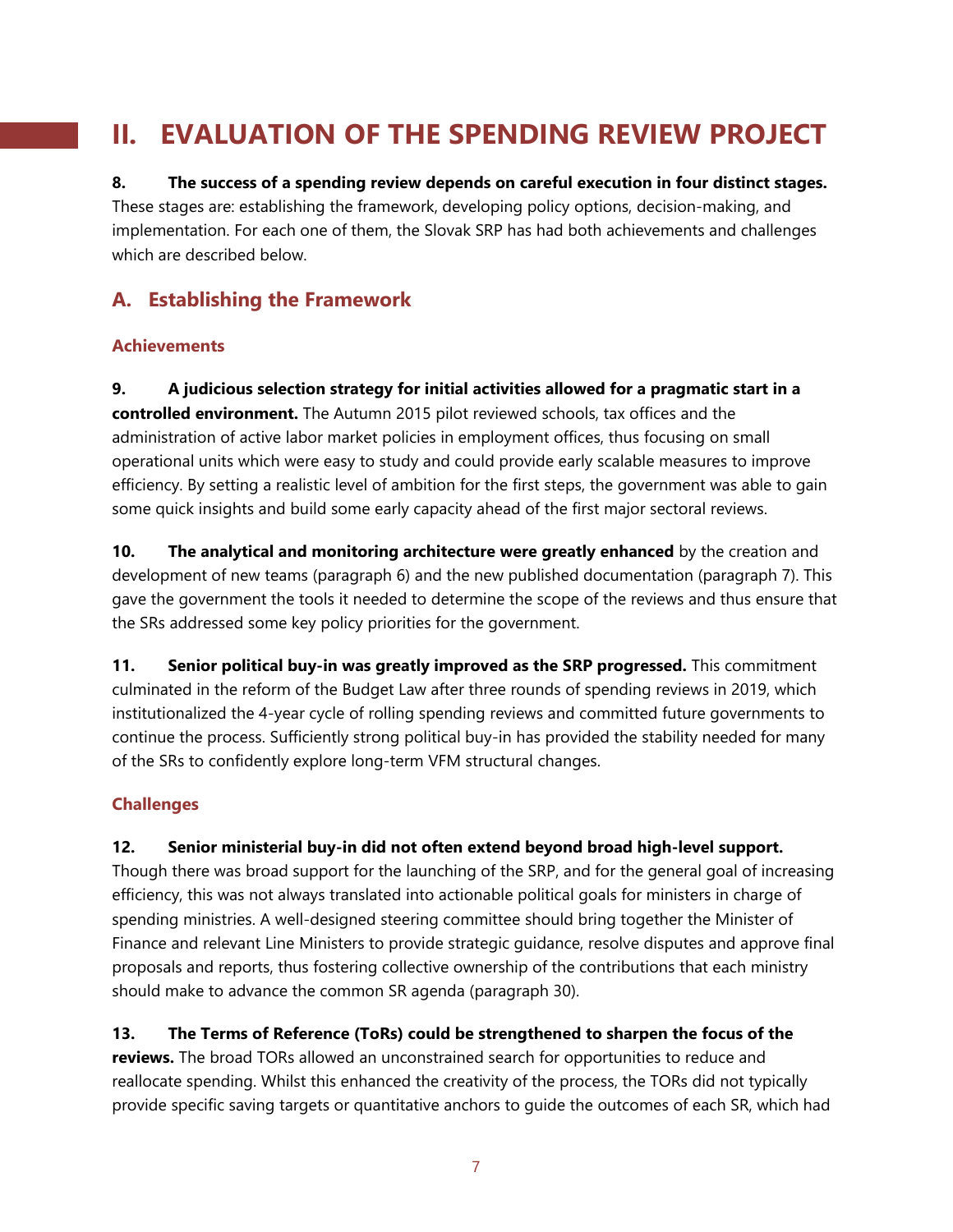an impact later on in the process (paragraph 20). This may be easier to achieve with improved ownership from the relevant Ministers.

### **B. Developing Policy Options**

#### **Achievements**

**14. Important improvements in the information available to the Ministry of Finance (MOF) and the center of government.** The SRs improved access from the center (the MOF and the Prime Minister's Office) to better information traditionally disseminated across Line Ministries. For example, data on salaries, vacancies and headcounts were collected from key Line Ministries to offer a comprehensive assessment of relative workforce pressures across all of government. Up to this point, the MOF did not have a strong basis to monitor the very significant spending allocations for departmental wage bills. The Social Exclusion SR brought together multiple sources of administrative data from education, social policy and other areas, and built an integrated government view of key multi-dimensional drivers of social exclusion and potential social policy reforms that are difficult to address if each ministry acts separately. In addition to the internal analytical work, external experts were brought in to advise and offer new insights from other countries and give the center an independent and fresh look at each of the sectors.

**15. Benchmarking used to provide better context on efficiency.** Once data were collected and analyzed, the SRs made use of international comparators to help draw conclusions. For instance, international comparisons showed comparative scarcity or surplus of different types of public sector workers and comparing SOEs to Czech analogues informed the government's view on the efficiency of spending by these institutions. Benchmarking also helped to identify efficient employment offices and distill best practices to improve the performance of less efficient offices.

**16. Innovative analysis has added depth to the traditional budgeting and spending control functions.** The SRs focus both on technical and allocative efficiency and find a broad range of measures based on new analytical techniques and new data sources. For example, the Wage Bill SR makes use of regressions to estimate the public sector pay premium and conducts a demographic analysis of the workforce and of the general population to identify structural workforce issues. Outcome indicators and input-output analysis are used in both the Health and Education SRs to compare Slovakia to peer countries.

#### **Challenges**

#### **17. Working-level engagement from different ministries with the SRs was very variable.**

The low degree of ownership from ministers leading some of the sectors under review led to an over-reliance of the SRP on the initiative of the VFM Team and the Implementation Unit, who found that their commitment to the sectoral reviews was sometimes greater than that of their counterparts in the Line Ministries under review. This affects the ability of the SRs to generate reform proposals that are aligned with the priorities of the minister in charge of implementing them.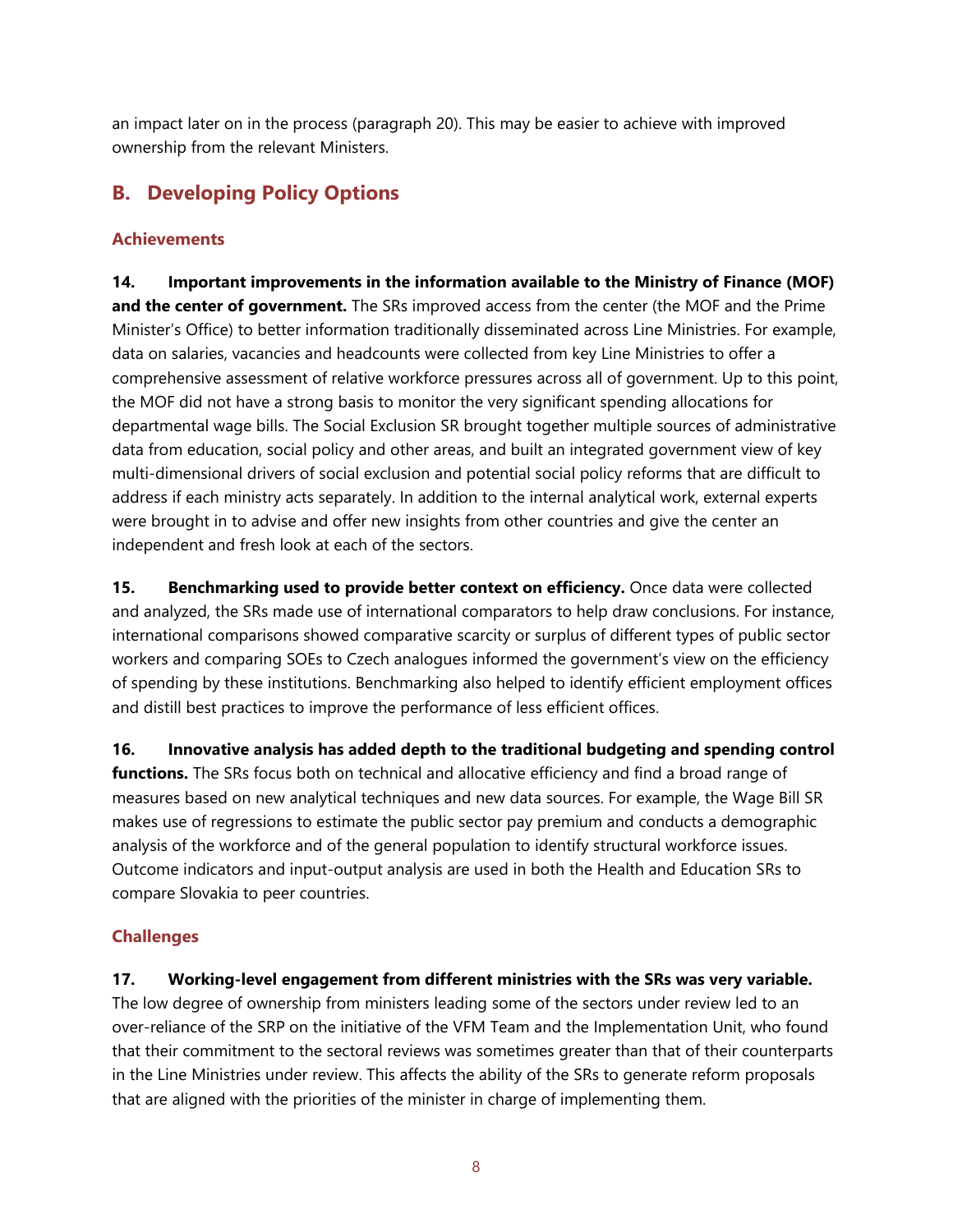**18. Recommendations from the SRs are mostly built on purely analytical findings.** The potential savings and value for money measures recommended in the SR reports emerge from a copious body of analytical work, but the reviews did not typically explore potential institutional and operational obstacles to implementation, and how surmountable they are. These should be key considerations when building a realistic set of policy options, but their inclusion in the process relies on strong engagement from the ministry under review.

## **C. Making Decisions**

#### **Achievements**

**19. The SR reports are a big step forward for evidence-based policy making.** The Reports offer a substantial volume of evidence underpinning their recommendations. They are a valuable source of insights to help ministers understand their portfolios better and more strategically. Additionally, the case for reform is presented in a clear and accessible manner and made available for public scrutiny; this helps ground the public debate on policy decisions in solid evidence.

#### **Challenges**

**20. Lack of political ownership from ministers in spending ministries weakens the potential impact of SRs on decision-making.** The risk of broad TORs (paragraph 13) without fiscal targets or guiding political objectives is that the relevant minister may see the proposed measures as emerging from a narrow analytical perspective, as technocratic solutions in search of a problem that is not on their policy agenda. Furthermore, new policy discussions may arise outside the boundaries of the SR with unintended financial consequences. This was the case with the new bill on drugs; during its later stages in parliament it was unexpectedly amended to greatly expand access to certain drugs, committing additional health expenditures in a way that was not anchored in the abundant analytical work on the value for money of different types of health expenditure. In general, throughout the SRP, ministers have had few incentives to undertake long-term structural reforms with short-term political cost and gains in efficiency that only materialize in the medium to long term.

**21. Cross-cutting SRs make it difficult for all actors to align to make joint decisions.** Some of the SRs are not contained within a single ministry, and instead straddle various accountability and delivery structures. For example, the cross-cutting wage bill review found that teachers were underpaid but that wage-bill savings could be achieved across government by reducing excess administrative staff and reducing the size of the police force. The SR led to a pay rise for teachers, but other ministries did not implement workforce reductions to generate fiscal savings that would fund the teacher pay rise.

**22. The SR process as currently designed does not force clear within-sector budget tradeoffs.** As a result, most ministers have had few incentives to squeeze savings from existing programs and the only sectoral SR to produce net fiscal savings has been the Health SR. However, even in this case, savings fell short of the objective set out in both stages of the Health review. Under the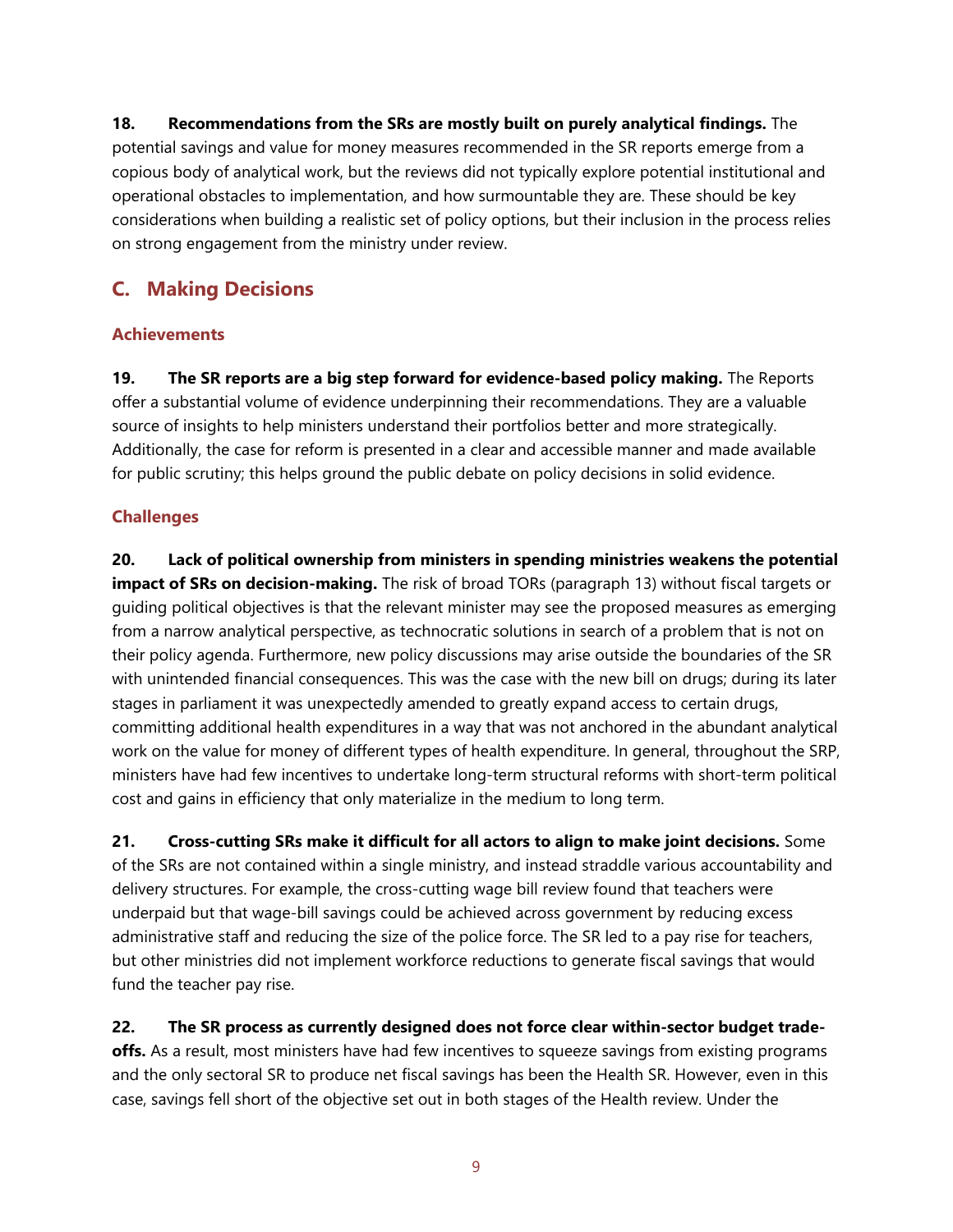Education review, savings initiatives have remained largely unimplemented, though they could have helped to fund part of the pay rise for teachers. Setting a clear Education budget baseline (including the wage-bill) as the target for the Education SR could have helped highlight expenditure trade-offs.

### **D. Implementation**

#### **Achievements**

**23. The Institutional architecture needed to track and evaluate implementation has been consolidated.** The Implementation Unit has established itself as a high-profile team at the heart of government, and the regular publication of its Implementation Reports every six months is valuable in two senses. Firstly, it holds Line Ministers accountable by rating progress on the reforms of each sector. Secondly, it empowers the center to focus additional efforts in reform areas which show a risk of losing momentum. The regularity of the publication ensures ongoing follow-up at the most senior levels.

**24. Practical recommendations from the SRP have been adopted by the Government's program for 2020–2024.** The process is robust in its diagnosis, justification, proposal and tracking of identified measures, and this has helped build support for important measures over time. The published list of policy commitments reflects practical recommendations from the SRs such as the need to train more medical assistants, or to take a more proactive role in managing the numbers of medical specialists being trained to meet current shortages and projected needs.

**25. The SRP has also shown an ability to address difficult systemic changes where institutional obstacles blunted practical success.** The Health SR successfully argued that volatile funding from Health Insurance revenues and the lack of credible medium-term budgets were an obstacle to the most important strategic VFM reforms identified in the SRs, such as a rebalancing between primary and specialist care. The Government's 2020-2024 program now commits to introducing predictable long-term funding for Health through centrally allocated budgets.

#### **Challenges**

**26. Some targets were too ambitious to guide practical implementation.** The best way to drive successful reform is through ambitious but attainable overall targets, with realistic milestones along the way. The most prominent tangible objective at the launch of the Health SR was to "reduce avoidable mortality to the average of peer countries by the end of the parliamentary term". However, after factoring in the time to conduct the review, implement the savings measures, and restructure and reform health spending to improve outcomes, there is very little time left for the positive effects to materialize and thus achieve this objective. Implementation can often be guided more effectively by targeting intermediate outcomes that are needed to generate these longer-term gains, e.g., improvements in the average duration of patient waiting times and hospital stays, or the number of doctors and nurses per 1,000 inhabitants.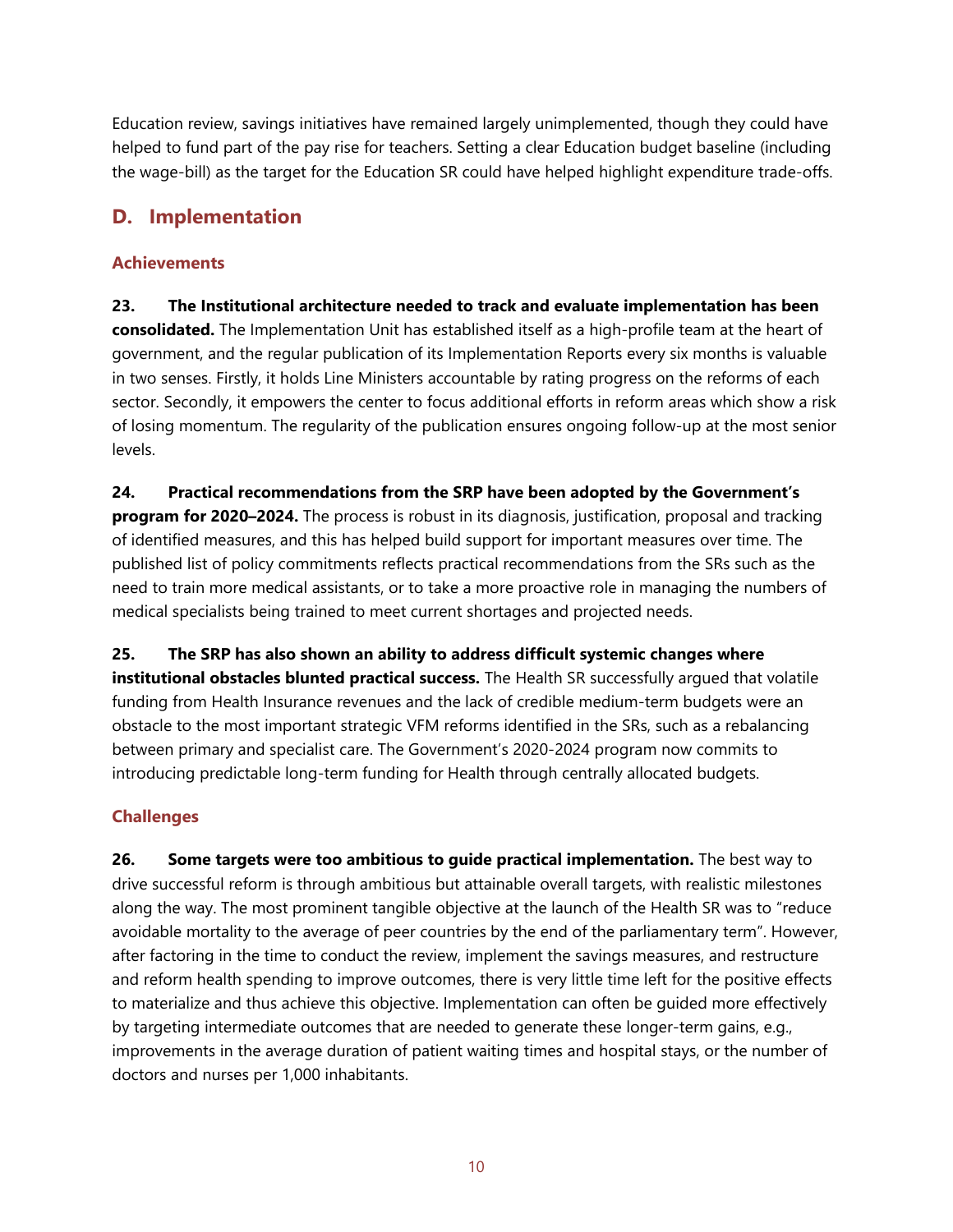**27. Even when savings materialized, they were not reinvested in priority "Value for Money" measures identified by the reviews.** Stage I of the Health review identified savings measures in procurement which resulted in substantial savings. However, these savings were not redirected towards VFM reforms as the SR had envisaged. Instead, they were used tactically to make up for budget shortfalls and countered by falls in efficiency elsewhere (e.g. across-the-board spending increases in hospitals attributed to poor management and insufficient cost control).

**28. The Budget Department is not sufficiently integrated in the SR process.** This puts operational pressure on the Implementation Unit, which detracts from its core role. It also undermines implementation, as ongoing spending allocations do not necessarily align with the proposals from the Spending Reviews.

## **III. RECOMMENDATIONS**

**29. While many of the key operational elements required to run SRs have now been put in place, these can be further strengthened.** Technical capacity has grown both in the MOF and in Line Ministries, and important new developments in the institutional architecture and coordinating mechanisms provide the tools to manage and execute SRs. Using this capacity to maximum effect, however, will require strengthening the institutional framework. Table 1 provides a diagnosis of the key Public Financial Management (PFM) elements and the extent to which they currently support the new SR process.

**30. The governance architecture around the SRP should be reinforced at senior level to lock-in active political ownership.** A strong Spending Review Committee comprising Cabinet Ministers is always important but especially when a new coalition government takes charge. There is an opportunity to tie together the internal discussion on the new government's objectives with leadership of the SR process as the mechanism to deliver those objectives. A stronger Steering Committee, comprising the Finance and relevant line ministers, is needed to address the ownership challenges observed in the SRs to date (Figure 1).

**31. The governance architecture at working level can also be improved to embed the SR process more effectively in the administration.** The design of the Secretariat at the MOF should factor in the need to fully involve the Budget Department in the Spending Review process. The Budget Department should be instrumental in the preparation of budget baselines which, as mentioned below, are essential to ensure that the outcomes of spending reviews are factored into budgetary allocations. The Budget Department should also drive compliance by requiring strict adherence to budget limits, including the financial implications of new legislation, and it should ensure that spending allocations are consistent with the agreed objectives emerging from the SR process. On the other hand, the Implementation Unit should focus more on engaging ministers in the decision-making process and on ensuring that agreed reforms are underpinned by both financial and operational targets and milestones. To make these operational changes effective will require improving work on baselines.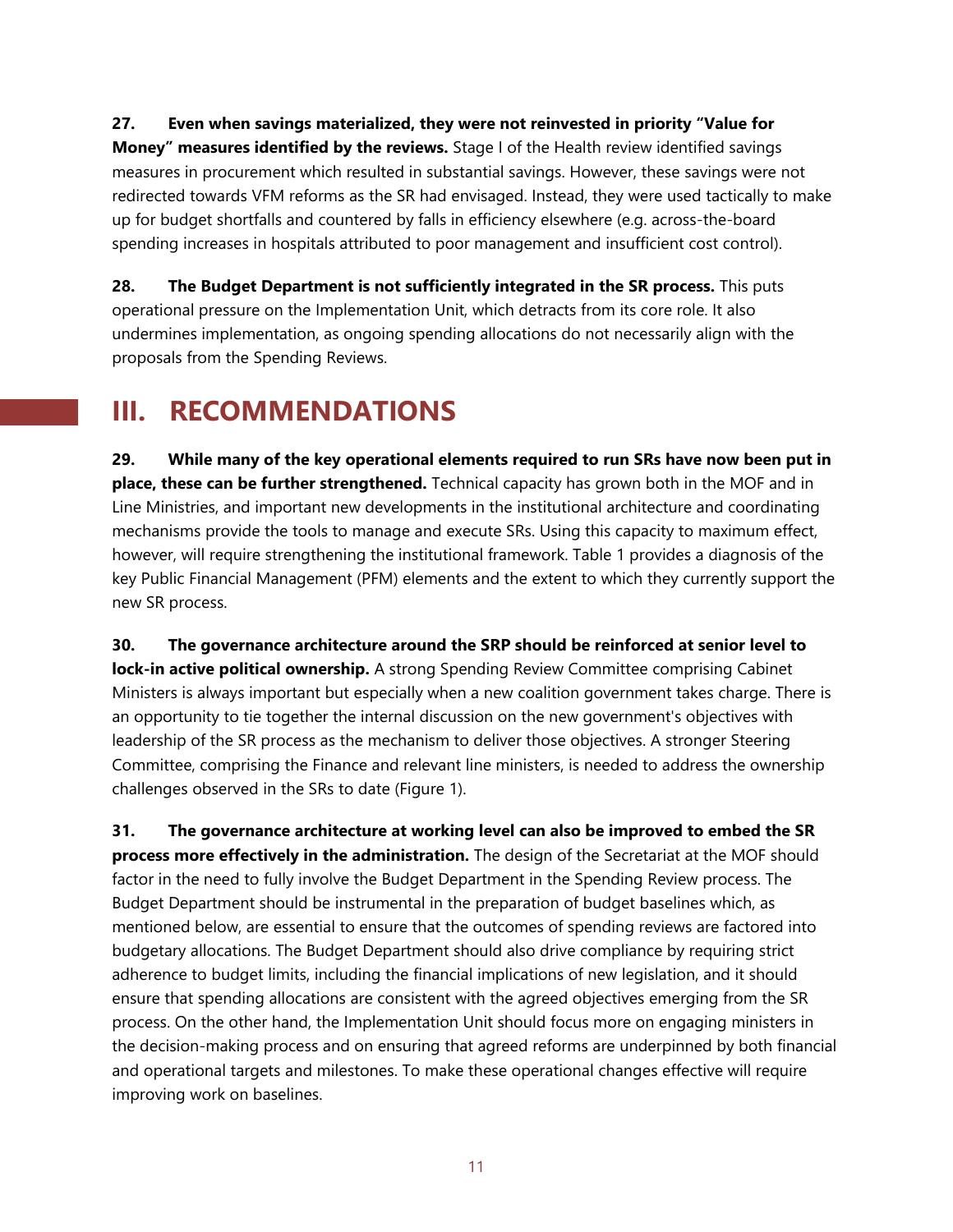

#### **Figure 1. An Institutional Structure for Effective SRs**

Source: IMF Staff

**32. Developing sectoral baselines should be a top priority to improve the effectiveness of the SR process.** As shown by the PFM diagnosis in Table 1, most of the main challenges encountered in each of the four stages evaluated above are either caused or compounded by not using sectoral baselines as the bedrock of interactions between the MOF and Line Ministries. Spending control is the single most powerful instrument the MOF has to promote change across government. When baselines are the starting point of budget allocations, the MOF can enter negotiations with Line Ministries to encourage trade-offs, increase efficiency and focus resources where they will best contribute to advancing the policy agenda of the government. Without clear baselines, spending is allocated in an incremental fashion that is swayed more by short-term political considerations than by the government's own long-term priorities. This has a direct impact on the relevance of the SR outputs, and on the early involvement of ministers in the setting of TORs and objectives for reviews in their sectors.

**33. On the basis of sectoral baselines, the government should then work on setting binding annual and medium-term budgets.** This will allow the government to use the SR process to frame ministers' decisions within a financially coherent medium-term perspective. As a result, line ministries will improve their engagement with the implementation of "value for money" measures and structural reforms addressed in the SRs.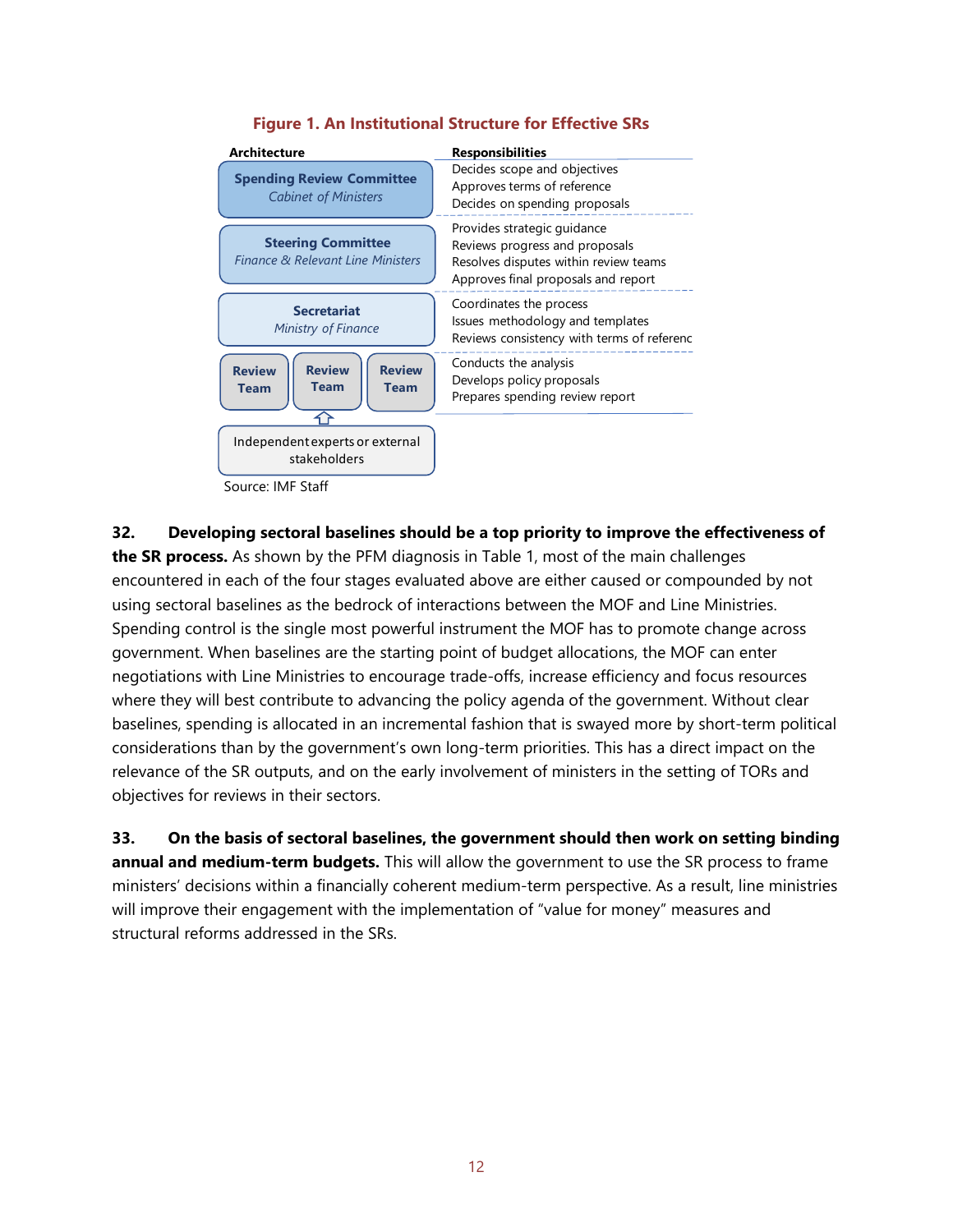|                | <b>Requirement</b>                                                  | <b>Significance</b>                                                                                                             | <b>Status</b> |                                                                                                                             | <b>Action</b>                                                                                            |
|----------------|---------------------------------------------------------------------|---------------------------------------------------------------------------------------------------------------------------------|---------------|-----------------------------------------------------------------------------------------------------------------------------|----------------------------------------------------------------------------------------------------------|
| 1              | <b>Credible</b><br>annual budget                                    | Implement the budget as<br>planned                                                                                              | Red           | Under-execution of<br>investment budget is<br>large and routine.                                                            | Set realistic baselines<br>and protect capex from<br>ad hoc reallocations                                |
| 2              | <b>Sectoral</b><br>expenditure<br>ceilings                          | Require decision-makers to<br>make trade-offs                                                                                   | Red           | Further expenditure is<br>routinely added after<br>budget approved                                                          | Build binding and<br>program-based budgets                                                               |
| 3              | <b>Clear political</b><br>priorities                                | Ensure consistency between<br>political ambitions and<br>available resources over the<br>medium-term                            | Amber         | TOR good, but Line<br>Ministries have not<br>taken full ownership<br>of VFM reforms                                         | Use baseline and budget<br>negotiations to lock in<br>cross-government<br>ownership of agreed<br>reforms |
| $\overline{4}$ | <b>Financial and</b><br>non-financial<br>performance<br>information | Compare trends in<br>expenditure, inputs,<br>outputs, and outcomes                                                              | Amber         | Savings targets<br>identified, but other<br>metrics should also<br>be established                                           | Set operational targets<br>and milestones to track<br>reforms that have been<br>factored into baselines  |
| 5              | <b>Analytical</b><br>capacity                                       | Ability to identify areas of<br>inefficiency and to develop<br>reform proposals                                                 | Green         | Strong analytical<br>teams created both<br>in MOF and in LMs                                                                | Develop clear guidelines<br>on how to identify<br>implementable measures<br>in reviews                   |
| 6              | <b>Methodology</b><br>for accounting<br>for savings                 | Ensure that savings<br>identified can be used to<br>offset spending pressures<br>within budgets                                 | Green         | Agreed savings<br>measures are<br>regularly monitored<br>in IRs                                                             | Continue to monitor<br>savings. More detailed<br>program budgets would<br>allow further scrutiny         |
| $\overline{7}$ | <b>External</b><br>challenge                                        | Challenge existing ways of<br>working and inject new<br>ideas                                                                   | Green         | IU challenge and SRs<br>with external experts<br>supply fresh ideas                                                         | Build on success from<br><b>Spending Reviews</b>                                                         |
| 8              | Medium-term<br>budget<br>framework                                  | Incorporate the results of<br>the review in multi-year<br>budget allocations for each<br>ministry                               | Red           | Current medium-term Prepare Sectoral<br>budget is a<br>mechanism to signal<br>priorities, but is not<br>financially binding | Baselines to build<br>binding medium-term<br>budget                                                      |
| 9              | <b>Ability to</b><br>reprioritize<br>expenditure                    | Capacity to move resources<br>from lower to higher<br>priority areas                                                            |               | Green Possible to do                                                                                                        | Continue to link saving<br>measures to VFM<br>measures in SRs                                            |
| 10             | <b>Time and</b><br>resources                                        | Sufficient time to undertake<br>analysis, develop reform<br>options, integrate them into<br>budgets, and plan<br>implementation | Green         | New Government is in<br>place and the process<br>can start now                                                              | Propose next stage of<br>SRs as framework to<br>deliver on the new<br>government's priorities            |

## **Table 1. Diagnosis of PFM Support for the SR Process**